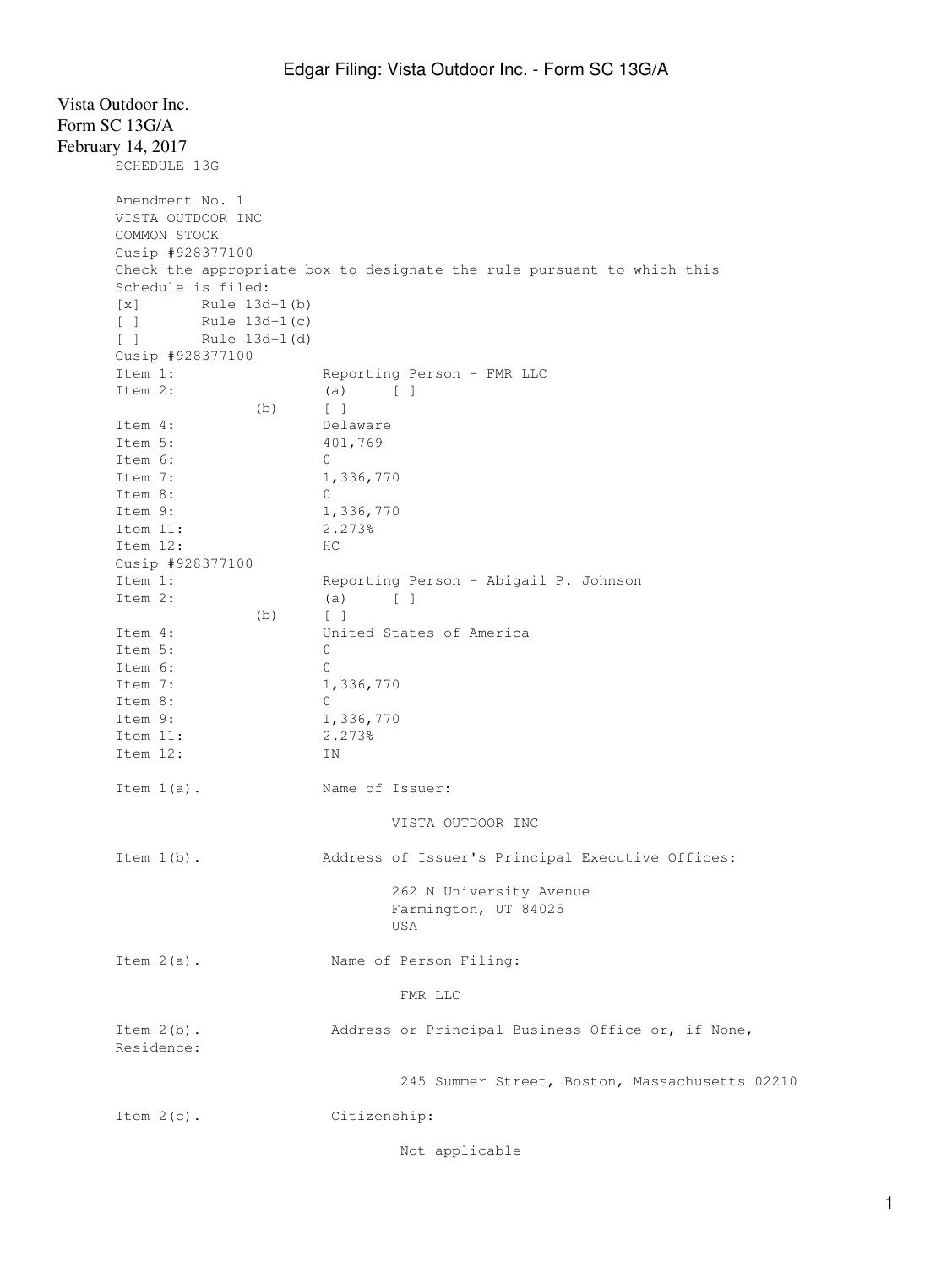## Edgar Filing: Vista Outdoor Inc. - Form SC 13G/A

| Item $2(d)$ .             | Title of Class of Securities:                                                                                                                                                                                                                                                                    |  |  |
|---------------------------|--------------------------------------------------------------------------------------------------------------------------------------------------------------------------------------------------------------------------------------------------------------------------------------------------|--|--|
|                           | COMMON STOCK                                                                                                                                                                                                                                                                                     |  |  |
| Item $2(e)$ .             | CUSIP Number:                                                                                                                                                                                                                                                                                    |  |  |
|                           | 928377100                                                                                                                                                                                                                                                                                        |  |  |
| Item 3.<br>or (c) and the | This statement is filed pursuant to Rule $13d-1$ (b) or $13d-2$ (b)                                                                                                                                                                                                                              |  |  |
|                           | person filing, FMR LLC, is a parent holding company in accordance with<br>Section $240.13d-1(b) (1) (ii) (G)$ . (Note: See Exhibit A).                                                                                                                                                           |  |  |
| Item 4.                   | Ownership                                                                                                                                                                                                                                                                                        |  |  |
|                           | Amount Beneficially Owned: 1,336,770<br>(a)                                                                                                                                                                                                                                                      |  |  |
|                           | Percent of Class:<br>2.273%<br>(b)                                                                                                                                                                                                                                                               |  |  |
|                           | (C)<br>Number of shares as to which such person has:                                                                                                                                                                                                                                             |  |  |
| 401,769                   | (i)<br>sole power to vote or to direct the vote:                                                                                                                                                                                                                                                 |  |  |
|                           | (i)<br>shared power to vote or to direct the vote:<br>$\Omega$                                                                                                                                                                                                                                   |  |  |
| disposition of:           | (iii)<br>sole power to dispose or to direct the<br>1,336,770                                                                                                                                                                                                                                     |  |  |
| disposition of:           | shared power to dispose or to direct the<br>(iv)<br>$\mathbf{0}$                                                                                                                                                                                                                                 |  |  |
| Item 5.                   | Ownership of Five Percent or Less of a Class.                                                                                                                                                                                                                                                    |  |  |
| following (X).            | If this statement is being filed to report the fact that as<br>of the date hereof, the reporting person has ceased to be the beneficial<br>owner of more than five percent of the class of securities, check the                                                                                 |  |  |
| Item 6.<br>Person.        | Ownership of More than Five Percent on Behalf of Another                                                                                                                                                                                                                                         |  |  |
| outstanding COMMON STOCK. | Various persons have the right to receive or the power to direct the<br>receipt of dividends from, or the proceeds from the sale of, the COMMON<br>STOCK of VISTA OUTDOOR INC. No one other person's interest in the COMMON<br>STOCK of VISTA OUTDOOR INC is more than five percent of the total |  |  |
| Item 7.                   | Identification and Classification of the Subsidiary Which<br>Acquired the Security Being Reported on By the Parent Holding Company.                                                                                                                                                              |  |  |
|                           | See attached Exhibit A.                                                                                                                                                                                                                                                                          |  |  |
| Item 8.                   | Identification and Classification of Members of the Group.                                                                                                                                                                                                                                       |  |  |
|                           | Not applicable.                                                                                                                                                                                                                                                                                  |  |  |
| Item 9.                   | Notice of Dissolution of Group.                                                                                                                                                                                                                                                                  |  |  |
|                           | Not applicable.                                                                                                                                                                                                                                                                                  |  |  |
| Item 10.                  | Certifications.                                                                                                                                                                                                                                                                                  |  |  |
|                           |                                                                                                                                                                                                                                                                                                  |  |  |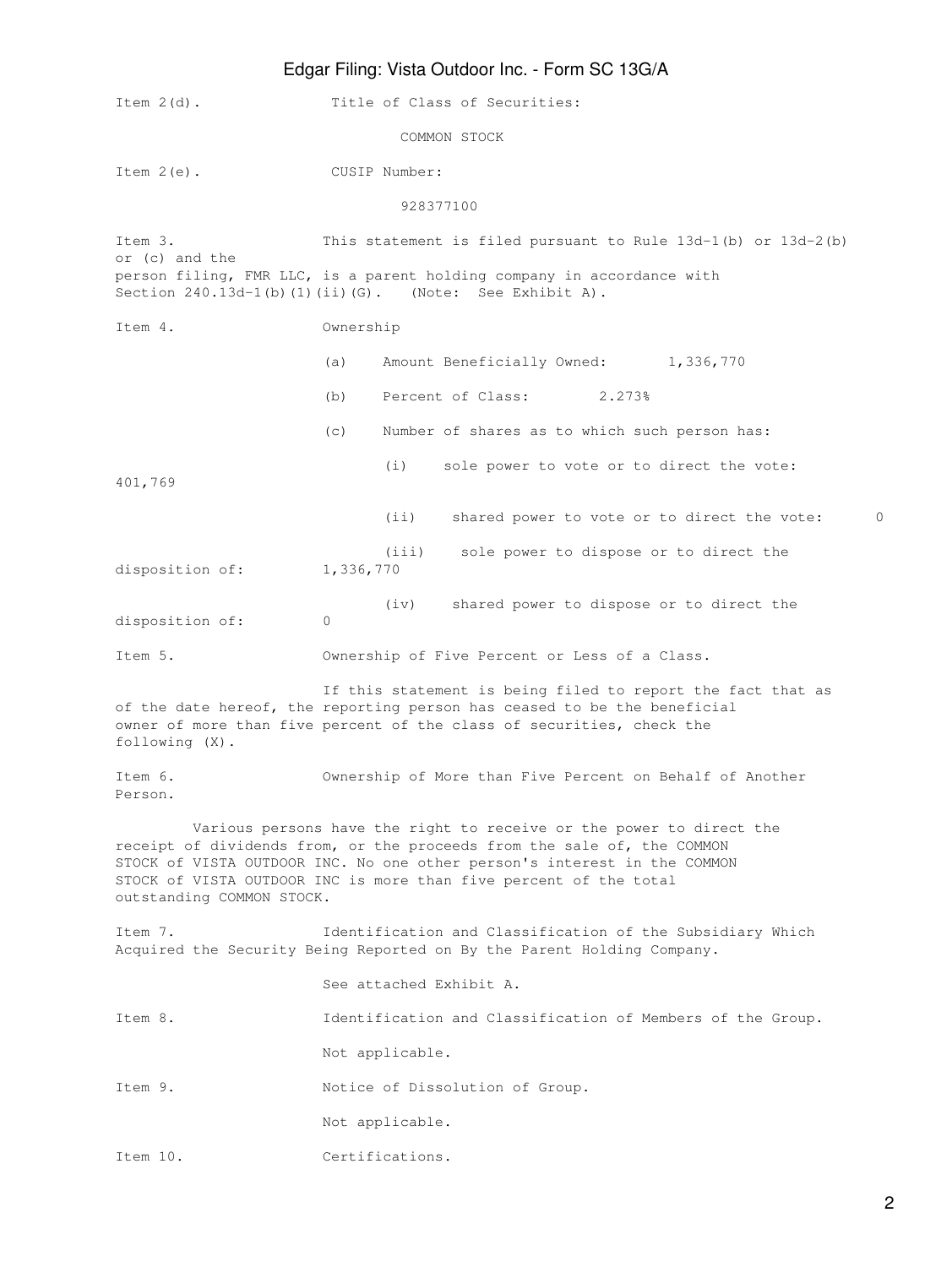By signing below I certify that, to the best of my knowledge and belief, the securities referred to above were acquired and are held in the ordinary course of business and were not acquired and are not held for the purpose of or with the effect of changing or influencing the control of the issuer of the securities and were not acquired and are not held in connection with or as a participant in any transaction having that purpose or effect.

Signature

After reasonable inquiry and to the best of my knowledge and belief, I certify that the information set forth in this statement is true, complete and correct.

> February 13, 2017 Date /s/ Marc R. Bryant Signature

 Marc R. Bryant Duly authorized under Power of Attorney effective as of September 23, 2015, by and on behalf of FMR LLC and its direct and indirect subsidiaries\*

\* This power of attorney is incorporated herein by reference to Exhibit 24 to the Schedule 13G filed by FMR LLC on June 10, 2016, accession number: 0000315066-16-005935

Exhibit A

 Pursuant to the instructions in Item 7 of Schedule 13G, the following table lists the identity and Item 3 classification, if applicable, of each relevant entity that beneficially owns shares of the security class being reported on this Schedule 13G.

Entity ITEM 3 Classification FIAM LLC IA Fidelity Institutional Asset Management Trust Company BK FMR CO., INC IA STRATEGIC ADVISERS, INC. IA

 Abigail P. Johnson is a Director, the Chairman and the Chief Executive Officer of FMR LLC.

 Members of the Johnson family, including Abigail P. Johnson, are the predominant owners, directly or through trusts, of Series B voting common shares of FMR LLC, representing 49% of the voting power of